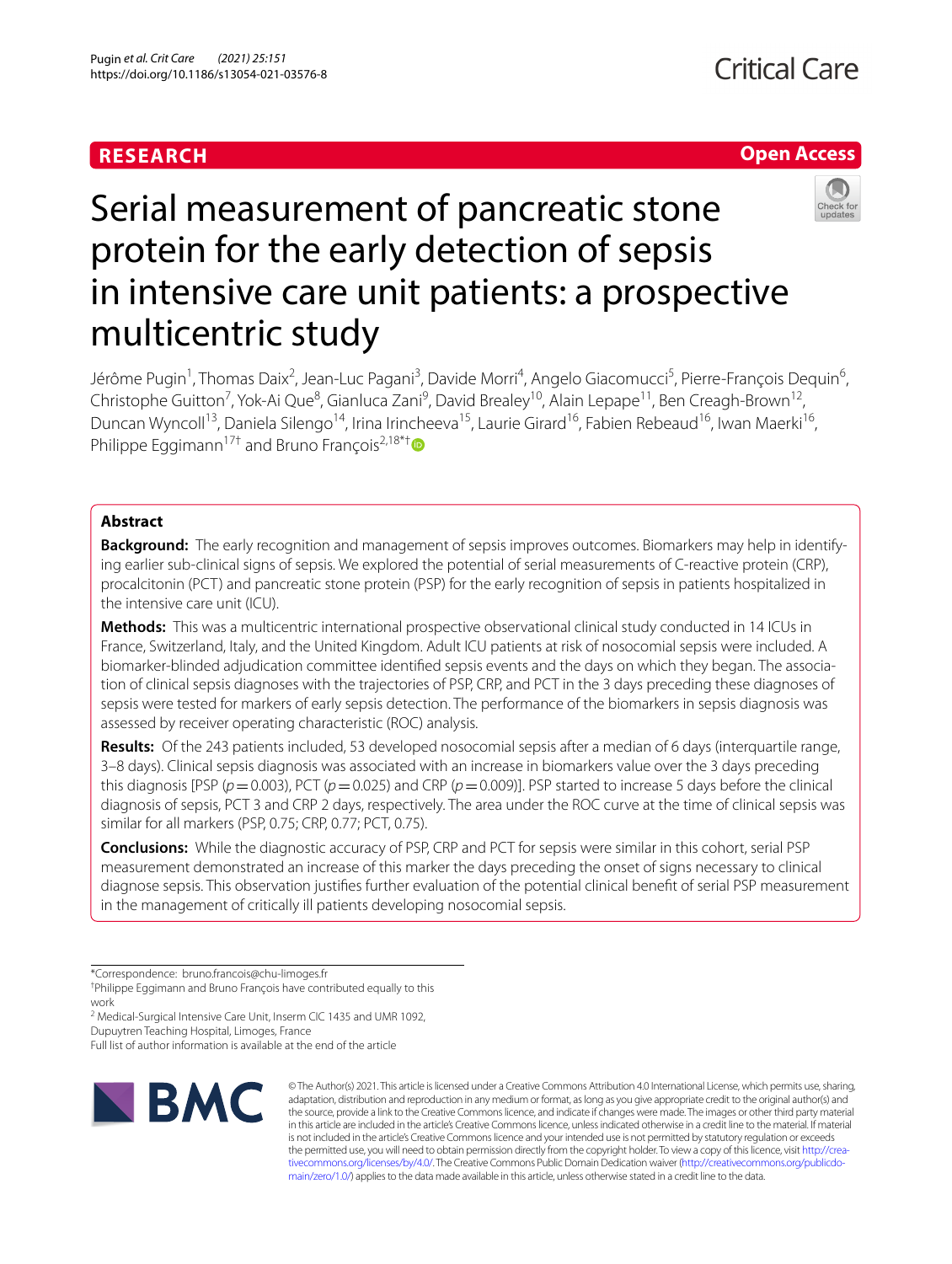*Trial registration* The study has been registered at ClinicalTrials.gov (no. NCT03474809), on March 16, 2018. [https://](https://www.clinicaltrials.gov/ct2/show/NCT03474809?term=NCT03474809&draw=2&rank=1) [www.clinicaltrials.gov/ct2/show/NCT03474809?term](https://www.clinicaltrials.gov/ct2/show/NCT03474809?term=NCT03474809&draw=2&rank=1)=NCT03474809&draw=2&rank=1.

**Keywords:** Pancreatic stone protein, Sepsis, Diagnostic, Procalcitonin, C-reactive protein, Biomarker

# **Background**

Sepsis, if not recognized and managed early, may evolve rapidly into life-threatening septic shock and multiple organ failure  $[1-3]$  $[1-3]$  $[1-3]$  $[1-3]$  $[1-3]$ . Sepsis and septic shock remain challenging global health problems associated with persistently high morbidity and mortality; in 2017, an estimated 48.9 million cases of sepsis were recorded worldwide, with 11.0 million related deaths, representing one-ffth of all causes of death [[4](#page-7-2)]. Accordingly, guidelines systematically emphasize the early recognition and aggressive management of sepsis, with combined early antibiotic treatment and support to prevent organ dysfunction  $[1, 5, 6]$  $[1, 5, 6]$  $[1, 5, 6]$  $[1, 5, 6]$  $[1, 5, 6]$  $[1, 5, 6]$ . Currently, the confirmation of sepsis diagnosis is based largely on nonspecifc clinical signs, laboratory fndings and medical scores, which are usually obtained after sepsis onset. Despite extensive research, no biomarker has been identifed with the capacity to detect sepsis quickly enough and with a high degree of diagnostic accuracy [[7\]](#page-7-5). C-reactive protein (CRP) is a well characterized infammatory marker widely used to help in the diagnosis of infection. Procalcitonin (PCT) has been extensively evaluated in the last 20 years as a marker of bacteremia. Even if CRP and PCT are commonly used in the context of the diagnosis of sepsis, both have shown suboptimal performance  $[8]$  $[8]$ .

Pancreatic stone protein (PSP) is a C-type lectin protein that triggers polymorphonuclear cell activation and has shown proinfammatory activity in vitro [[9](#page-7-7)]. In an unselected cohort of critically ill adults, PSP was found to be superior to PCT and other sepsis bio-markers for the accurate identification of sepsis [[10](#page-7-8)]. An increase in PSP level preceding the development of sepsis has recently been demonstrated in a cohort of severely burnt patient  $[11]$ . The diagnostic performance of PSP, alone and in combination with other markers or clinical scores, was evaluated further in several studies conducted in adults, children, and neonates, in both, intensive care units (ICUs) and emergency departments [[12](#page-8-0)]. In contrast to PCT and CRP, PSP was found to be a prognostic marker for ICU mortality [[13–](#page-8-1)[15](#page-8-2)]. In addition, point-of-care measurement of CRP and PCT is not common in ICU, while PSP can be measured with a 'point-of-care' device within 5 min using a single drop of whole blood  $[16]$  $[16]$  $[16]$ , leading the way for simple, on-demand, around-the-clock, serial biomarker assessments instead of one-of measurements upon the clinical suspicion of sepsis.

We hypothesized that timely identifcation of changes in biomarker levels may help identify sepsis before the onset of clinical signs. We therefore designed a multicentric international prospective blind observational clinical study to explore the ability of serial PSP measurements to identify nosocomial sepsis before the onset of clinical signs required to clinically diagnose sepsis in an adult ICU population, and compare it with CRP and PCT.

# **Study design and methods**

#### **Study design**

This multicentric biomarker-blinded prospective observational clinical study was conducted in 14 ICUs in France, Switzerland, Italy, and the United Kingdom, see Additional file [1:](#page-6-0) Table 1. Approval was obtained from the ethics committees of all participating sites. The study was registered at ClinicalTrials.gov (no. NCT03474809).

# **Patient population**

All patients older than 18 years old admitted to the ICU and expected to stay at least 7 days and/or to be mechanically ventilated for at least 5 consecutive days were screened for study inclusion (Additional fle [1:](#page-6-0)Table 2). Patients with a clinical diagnosis of sepsis or suspicion of sepsis at the admission were not included. Written informed consent to participation and any study-related assessment was obtained from all patients before their inclusion in the study. Written informed consent was obtained according to the specifc requirements of each center's ethics committee.

At least 40 patients who developed sepsis after study enrolment were planned to be included. Based on recently published data  $[17–19]$  $[17–19]$ , the expected incidence of sepsis in the targeted ICU population was estimated conservatively to be 15%. This value corresponded to a sample of 267 patients, to which we added 10% to compensate for withdrawal and loss to follow-up.

#### **Trial procedure and defnitions**

Patients were managed according to the centers' standard clinical practices, including those for the diagnosis, assessment, and treatment of sepsis. Blood samples were collected daily for biomarker (PCT, CRP, and PSP) measurements. Patients were followed until death or discharge from the ICU or for 30 days, whichever occurred frst. The Sepsis-3 criteria were used to define sepsis  $[1]$  $[1]$ , and microbiological procedures were performed to diagnose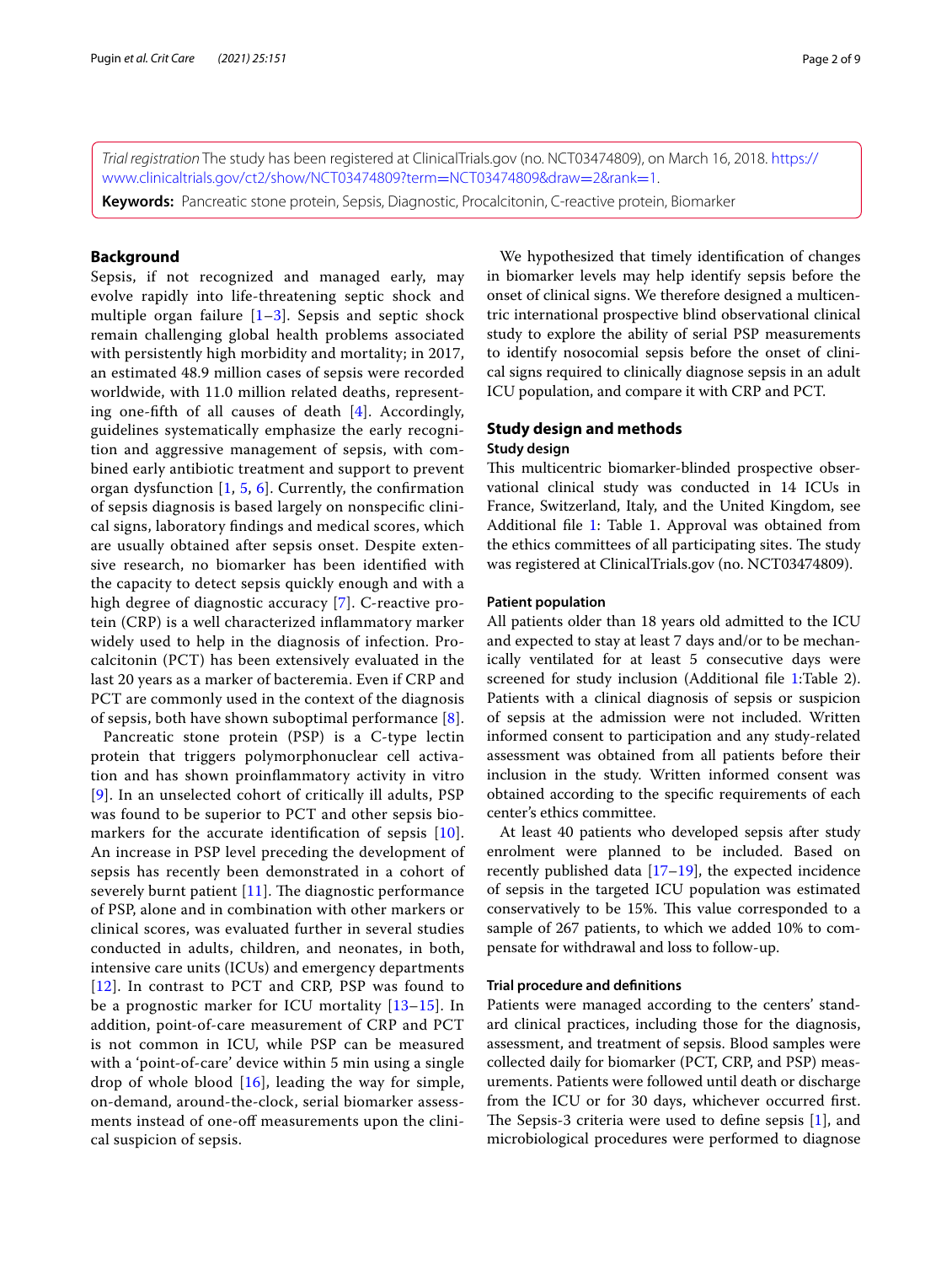infections responsible for sepsis according to local protocol.

## **Measurement of biomarkers**

Daily PSP levels were determined at the end of the study period with the CE-marked IVD PSP capsule on the point-of-care abioSCOPE® device (Abionic SA; Addi-tional file [2:](#page-7-10) Figure 1). The 5th and 95th percentiles of PSP values in healthy adults are 25.0 to 60.7 ng/ml (median: 41.7 ng/ml) (Abionic internal data). CRP and PCT measurements were performed by a central laboratory using a Tina-quant® C-Reactive Protein Gen.3 (Roche Diagnostics) and a Liaison® Brahms PCT® for PCT (DiaSorin), respectively. All instruments were used according to the manufacturers' instructions. The upper limit of the normal range of the CRP assay is 5 mg/l, and of the PCT assay 0.1 ng/ml, as per the manufacturer's information.

## **External adjudication committee**

An independent endpoint adjudication committee (EAC) composed of three ICU experts was formed. Two nonchair EAC members retrospectively and independently reviewed case report forms for each patient and determined whether a septic event had occurred during the patient's ICU stay (including on the day of inclusion), and on which day it started. Day 0 sepsis was determined using all information collected in the study's eCRF and in accordance with the proposal published by Lambden et al. [\[20](#page-8-6)]. Discordant determinations were arbitrated by the EAC chair. The EAC had access to all case report forms, including results of all microbiological investigations, CRP and PCT measurements taken in the ICUs as part of standard care, but was blinded to centrally measured PSP, PCT, and CRP levels and the investigators' diagnoses of sepsis.

# **Patient‑related data**

Data collected at the time of inclusion were: demographic characteristics, reason for ICU admission, medical history, and Charlson comorbidity index. Additional clinical data were collected on day 1 and daily thereafter when measurements were performed as part of standard care; these data included vital signs (temperature, heart rate, and blood pressure), Sequential Organ Failure Assessment (SOFA) score, Pa $O_2$ /Fi $O_2$  ratio, hematological data, clinical chemistry parameters, need for organ support (ventilation and use of vasoactive drugs) and microbiological data. In addition to the collection of data on antibiotic treatments (drug name, dose, schedule, route, and indication), meticulous assessments for sepsis detection were carried out daily until ICU discharge, death, withdrawal, or day 30, whichever came frst.

## **Statistical analyses**

Discrete values are described as counts (percentages) and continuous variables are described as means with standard errors or medians with interquartile ranges (IQRs), as appropriate. The missing biomarker values were imputed by carrying the last observation forward, and multiple consecutive missing values were reported as missing. Based on EAC decisions, the patients were allocated to sepsis (a septic event occurred during the study period) or no-sepsis (no septic event during the study period) groups. In the sepsis group, the event day was set as the day on which the frst septic events began, according to the EAC. In the no-sepsis group, the event day was set to day 7 of patients' ICU stays, when more than 50% of adjudicated septic events occurred, or the days of discharge for patients with ICU stays of fewer than 7 days. Biomarkers average trajectories were visualized accordingly. All statistical analyses were performed using R version 4.0.2.

### **Biomarkers dynamics and progression toward sepsis**

To explore the dynamics of serial biomarker measurement throughout the study period, we modeled biomarker courses in the 3 days prior to EAC sepsis diagnoses by ftting a linear mixed-efect model with PSP, CRP, and PCT as response and the following explanatory variables: patient-specifc random efect, group, day-to-event and group by day-to-event interaction as fxed-efects (estimates are provided in Additional fle [1:](#page-6-0) Table 3). According to Van Breukelen [[21](#page-8-7)] "testing absence of group by time interaction is equivalent to testing the hypothesis of no group efect on the change" in a response variable over days.

#### **Assessment of biomarker accuracy in diagnosing sepsis**

The joint performance of the biomarkers in the diagnosis of sepsis on the day it occurred as per EAC decision was assessed using receiving operating characteristic (ROC) analysis. To account for diferences among study sites and incidences of nosocomial sepsis, a linear mixedefects logistic regression model was used with the center serving as a random intercept and biomarkers serving as fxed events to determine diagnostic accuracy, sensitivity, specifcity, and the positive and negative likelihood ratios (estimates are provided in Additional fle [1:](#page-6-0) Table 4) [\[22](#page-8-8)]. Cut-off values of PSP, CRP and PCT have been estimated without adjusting for center-efect."

# **Results**

## **Baseline characteristics of the study population**

From June 2018 to March 2019, 297 patients were enrolled in this study. The mean patients recruited per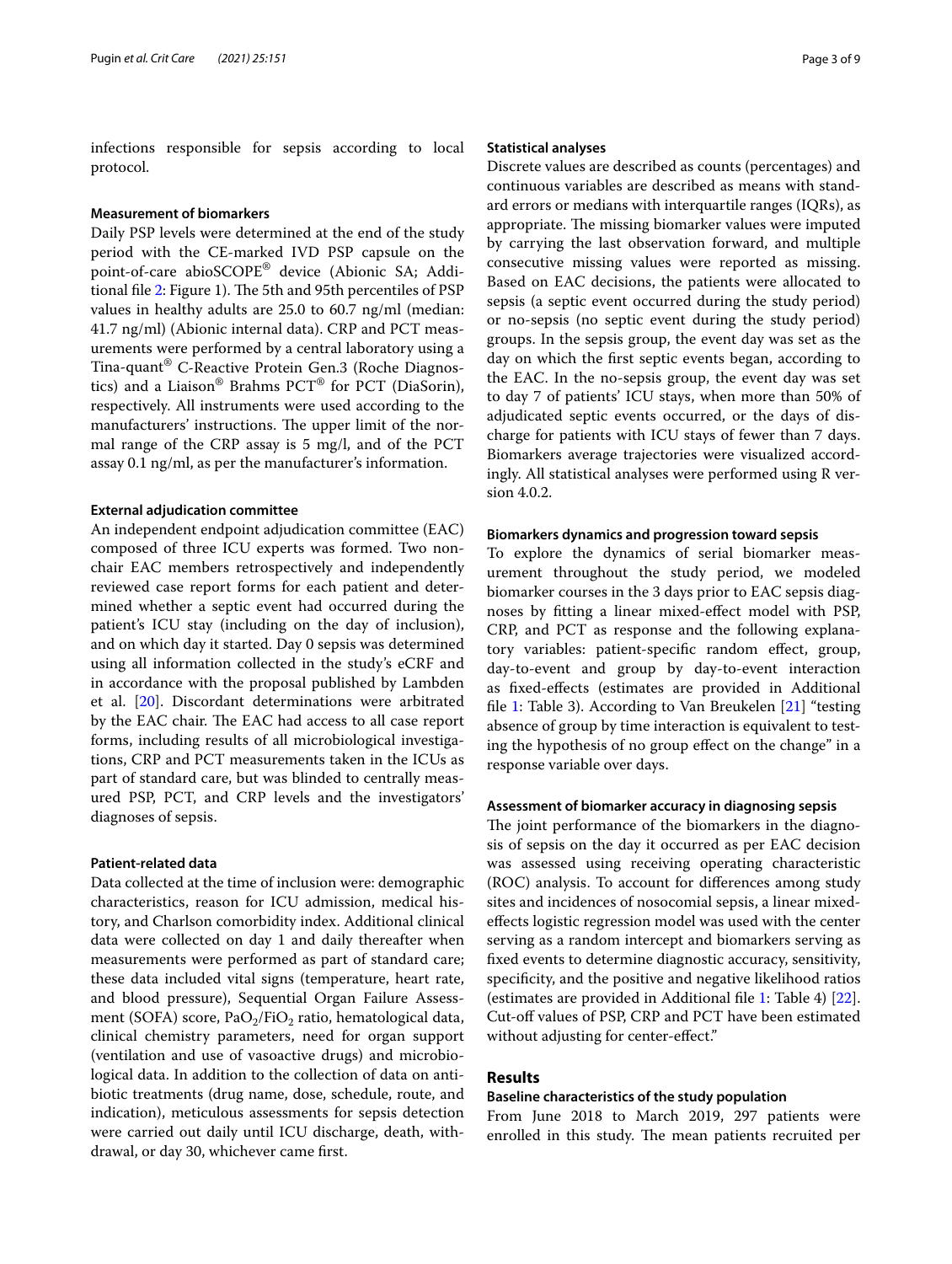site was 21, and the median number was 15 (IQR: 8 to 23) (Additional fle [1:](#page-6-0) Table 1b). Fifty-four of these patients were excluded from the analysis due to the presence of infection and/or sepsis at the time of inclusion as adjudicated by the EAC ( $n=33$ ), ICU stays < 48 h ( $n=15$ ), withdrawal ( $n=5$ ), and screening failure ( $n=1$  $n=1$ ) (Fig. 1). The characteristics of the remaining 243 patients are summarized in Table [1.](#page-4-0) The cohort contained 153 (63%) men and had a median age of 65 years (IQR: 54 to 73) and a median SOFA score of 6 (IQR: 5 to 9) at the time of admission. The most common comorbidities were cancer (16%) and heart (15%), pulmonary (13%), renal (12%), and hepatic (7%) diseases. Vasopressors were administered to 39% of patients, and 77% of patients required mechanical ventilation. The main reasons for ICU admission were acute central nervous system diseases (39%), cardiovascular diseases (31%), and abdominal/digestive conditions (19%; Table [1\)](#page-4-0). The median ICU length of stay of the entire cohort was 9 days (IQR: 6 to 17); 7 days (IQR: 5 to 13 days) for the "no-sepsis" patients and 21 days for patients who developed sepsis (IQR: 14 to 27 days). ICU mortality rate in the study cohort was 16%. The baseline clinical characteristics of patients who did and did not develop sepsis during the study period were similar.

According to the EAC decisions, 21.8% (*n*=53) of the patients developed sepsis and 78.2% (*n*=190) did not. The EAC chair arbitrated disagreements about sepsis presence/absence and day of initiation in 31% of cases. Two thirds of them concerned the date of onset of the sepsis and were resolved by the chair of the committee. The median interval from study inclusion to sepsis development was 6 days (IQR:  $3$  to  $8$  days). The characteristics of patients who developed sepsis are provided in Table [2](#page-5-0). Sepsis originated most frequently from respiratory tract infections (62%), followed by bloodstream infections (11%) and urinary tract (9%) infections.

## **Time courses of biomarkers for sepsis prediction**

The time courses of biomarkers until sepsis ("sepsis" group), and until day 7 or discharge for ICU stays of fewer than 7 days ("no-sepsis" group) are shown in Fig. [2](#page-5-1). All biomarker values increased for several days before the clinical diagnosis of sepsis (PSP, 5 days; PCT, 3 days; CRP, 2 days). Clinical sepsis diagnosis was associated with an increase in biomarkers over the 3 days preceding this diagnosis: PSP ( $p = 0.003$ ), PCT ( $p = 0.025$ ) and CRP  $(p=0.009)$ . Furthermore, estimates of exploratory variables are provided in the Additional fle [1](#page-6-0): Table 3.

# **Accuracy of individual biomarkers and their combination in sepsis diagnosis**

Areas under receiver operating characteristic curves (AUROCCs) on the day of sepsis diagnosis according to the blinded EAC were similar for all three biomarkers {PSP, 0.75 [95% confdence interval (CI) 0.67–0.82]; CRP, 0.77 [95% CI 0.69–0.84] PCT, 0.75 [95% CI 0.68–0.83]} (Table  $3$  and Additional file  $3$ : Figure 2). The combined use of PSP with CRP improved the accuracy to 0.79 (95% CI 0.72-0.86). The addition of PCT to this combination did not further improve the accuracy or sensitivity, and only marginally improved the specifcity. Estimates for the mixed-efects models for which the diagnostic performances are reported in Table [3](#page-6-1) are provided in the Additional file [1:](#page-6-0) Table 4. Estimated cut-off values of

<span id="page-3-0"></span>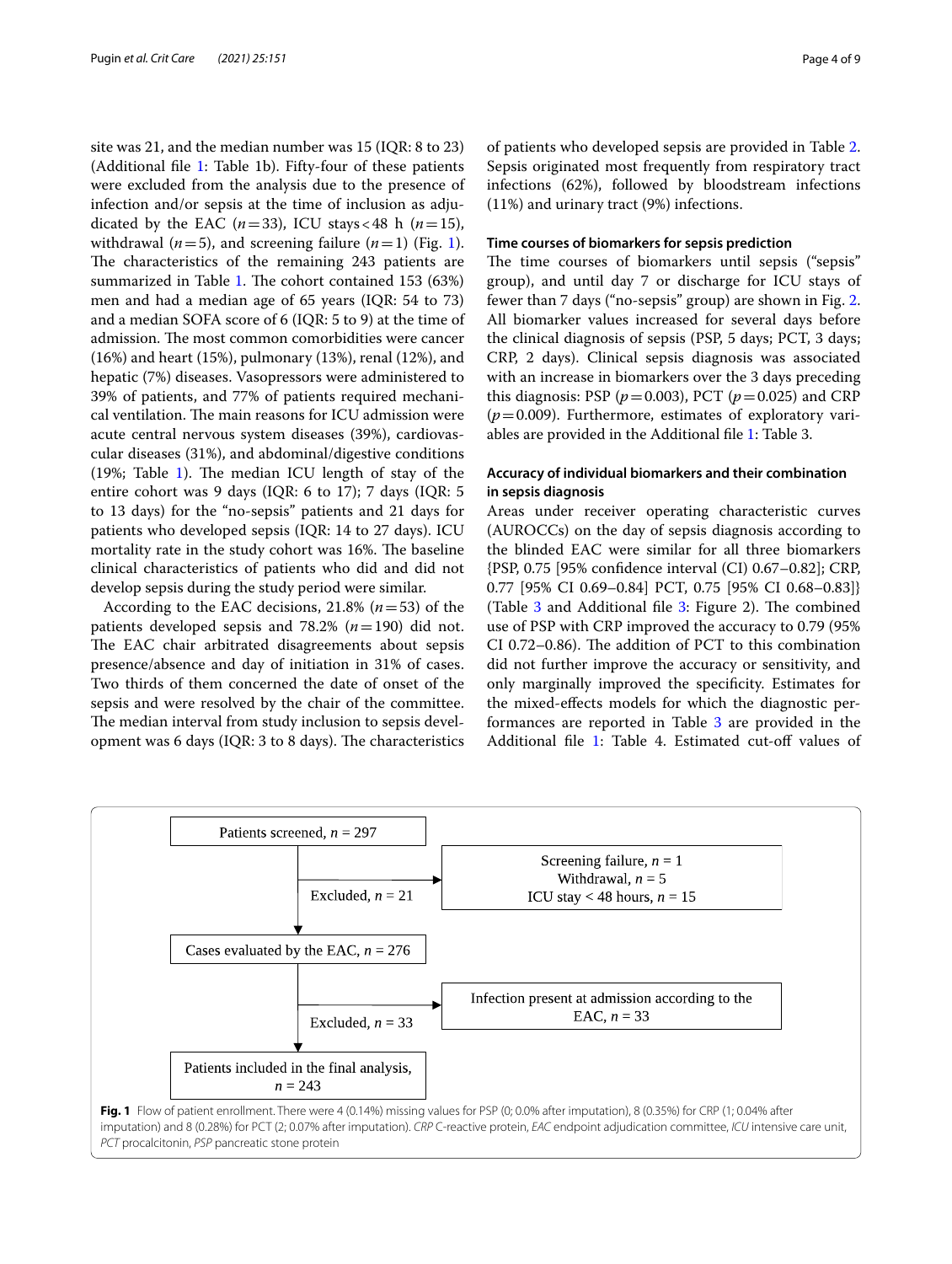| Variable                 | Modality/statistics               | Total $(N=243)$  | No Sepsis $(N = 190)$ | Sepsis $(N=53)$ | $p$ value            |
|--------------------------|-----------------------------------|------------------|-----------------------|-----------------|----------------------|
| Gender                   | F                                 | 90/243 (37%)     | 77/190 (41%)          | 13/53 (25%)     | 0.033 <sup>1</sup>   |
|                          | M                                 | 153/243 (63%)    | 113/190 (59%)         | 40/53 (75%)     |                      |
| Age                      | Median (Q1;Q3)                    | 65.0 (54.0;73.0) | 65 (54;72)            | 64 (55;73)      | 0.915 <sup>2</sup>   |
| SOFA score               | Median (Q1;Q3)                    | 6(5,9)           | 6(4,9)                | 7(5,9)          | 0.040 <sup>2</sup>   |
| Charlson score           | $\circ$                           | 51/243 (21%)     | 46/190 (24%)          | 5/53 (9%)       | 0.055 <sup>1</sup>   |
|                          | $1 - 2$                           | 84/243 (35%)     | 60/190 (32%)          | 24/53 (45%)     |                      |
|                          | $3 - 4$                           | 47/243 (19%)     | 34/190 (18%)          | 13/53 (25%)     |                      |
|                          | 5 and more                        | 52/243 (21%)     | 42/190 (22%)          | 10/53 (19%)     |                      |
|                          | Non-reported Charlson score       | 9/243(4%)        | 8/190 (4%)            | 1/53(2%)        |                      |
| Reason for ICU admission | CNS (trauma, stroke, haemorrhage) | 94/243 (39%)     | 74/190 (39%)          | 20/53 (38%)     | 0.657 <sup>3</sup>   |
|                          | Cardiovascular                    | 76/243 (31%)     | 60/190 (32%)          | 16/53 (30%)     |                      |
|                          | Abdominal/digestive               | 45/243 (19%)     | 32/190 (17%)          | 13/53 (25%)     |                      |
|                          | Respiratory                       | 18/243 (7%)      | 16/190 (8%)           | 2/53(4%)        |                      |
|                          | Metabolic                         | 9/243 (4%)       | 7/190 (4%)            | 2/53(4%)        |                      |
| ICU treatments           | Mechanical ventilation            | 187/243 (77%)    | 143/190 (75%)         | 44/53 (83%)     | 0.236 <sup>1</sup>   |
|                          | Vasopressors                      | 95/243 (39%)     | 69/190 (36%)          | 26/53 (49%)     | $0.175$ <sup>1</sup> |
|                          | No-reported vasopressors          | 16/243 (7%)      | 15/190 (8%)           | 1/53(2%)        |                      |
| Comorbidities            | Cancer                            | 40/243 (16%)     | 33/190 (17%)          | 7/53 (13%)      | 0.430 <sup>1</sup>   |
|                          | Heart disease                     | 35/243 (14%)     | 26/190 (14%)          | 9/53 (17%)      | 0.590 <sup>1</sup>   |
|                          | Pulmonary disease                 | 31/243 (13%)     | 26/190 (14%)          | 5/53 (9%)       | $0.381$ <sup>1</sup> |
|                          | Renal disease                     | 29/243 (12%)     | 23/190 (12%)          | 6/53(11%)       | 0.832 <sup>1</sup>   |
|                          | Liver disease                     | 17/243 (7%)      | 12/190 (6%)           | 5/53 (9%)       | 0.543 <sup>3</sup>   |
| ICU length of stay       | Median (Q1;Q3)                    | 9(6;17)          | 7(5;13)               | 21(14;27)       | < 0.001 <sup>2</sup> |

<span id="page-4-0"></span>**Table 1** Clinical characteristics of patients at the time of study admission (day 1 of intensive care unit stay) for the entire cohort and for the two sub-groups "sepsis" and "no-sepsis"

The following tests were performed: <sup>1</sup>Chi<sup>2</sup>; <sup>2</sup>Wilcoxon; <sup>3</sup>Fisher's exact. Statistical significance was set a  $p$  value  $\leq$  0.05

*ICU* intensive care unit, *IQR* interquartile range, *SOFA* sequential organ failure assessment, *CNS* central nervous system

biomarkers are 290.5 ng/ml for PSP, 167.2 mg/l for CRP and 0.94 ng/ml for PCT.

# **Discussion**

This prospective multicentric study evaluated the potential of serial host protein biomarkers measurement, in particular the relatively new marker PSP, for the early identifcation of nosocomial sepsis in ICU patients. In the study cohort of critically ill patients at high risk of complications, in which one in fve developed sepsis, the baseline clinical characteristics, including severity scores and the need for mechanical ventilation and vasopressor support, were similar among patients who did and did not develop sepsis. The main novel finding of this study is the signifcant association of the clinical diagnosis of sepsis with the continuous increase in the PSP level in the 3 days before this diagnosis. This association corroborates the initial description of this particularity of PSP [\[9](#page-7-7)], recently confrmed in a cohort of patients with severe burns, in which PSP levels increased constantly in the days preceding sepsis and this increase was greater in patients with septic shock [[11](#page-7-9), [23\]](#page-8-9).

In addition, this study confrmed that the accuracy of clinical sepsis diagnosis based on PSP values was similar to that of diagnoses based on PCT and CRP values. Cut-off values for PSP the day of sepsis were however higher than usually reported in the literature, which is certainly due to the characteristics of the patients we included that difer from other studies with PSP in which it was evaluated at time of sepsis or suspected sepsis at admission. In an unselected population of critically ill patients, the use of PSP values to distinguish sepsis from non-infectious systemic infammatory response syndrome (SIRS) at the time of ICU or high-dependency care admission was more accurate than the use of PCT values [[10\]](#page-7-8) was. Furthermore, a recent meta-analysis of data from 631 ICU patients, of whom 371 had infections or sepsis, confrmed that these conditions could be identified accurately based on PSP values [AUROCC=0.81, slightly superior to those for PCT (0.78) and CRP (0.77)]. The combined use of PSP and CRP values increased this accuracy  $(AUROCC=0.90)$  (Prazak J. et al., e-ISICEM, Sept. 15-18.2020), similarly to what was observed in this study where the combination of CRP and PSP increased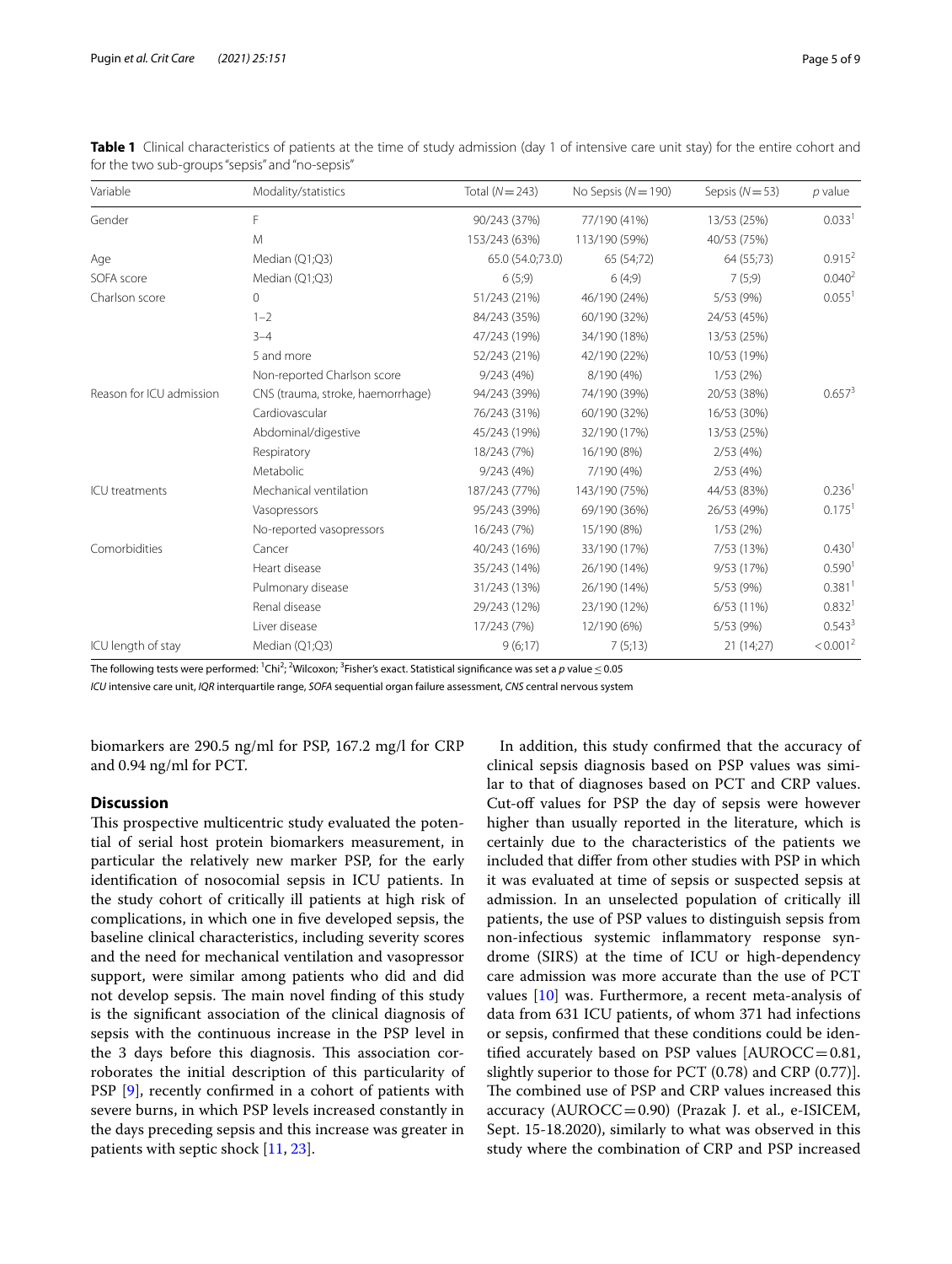<span id="page-5-0"></span>**Table 2** Characteristics of patients in the sepsis group at the time of endpoint adjudication committee diagnosis of sepsis

| Characteristics                                                    | Sepsis              |  |
|--------------------------------------------------------------------|---------------------|--|
| Number of patients $(n)$                                           | 53                  |  |
| Time interval of the clinical diagnosis of sepsis,<br>median [IQR] | 6[3,8]              |  |
| SOFA score, median [IQR]                                           | 9[6, 10]            |  |
| ICU treatments $(n, %)$                                            |                     |  |
| Mechanical ventilation                                             | 35 (66%)            |  |
| Non reported mechanical ventilation                                | 14 (26%)            |  |
| Vasopressors                                                       | 27 (51%)            |  |
| Non reported vasopressors                                          | 1(2%)               |  |
| <b>Biomarkers</b>                                                  |                     |  |
| PSP, median (ng/ml) [IQR]                                          | 205 [120.3, 621]    |  |
| CRP, median (mg/l) [IQR]                                           | 167.3 [77.8, 257.6] |  |
| PCT, median (ng/ml) [IQR]                                          | $0.77$ $[0.2, 2.2]$ |  |
| Site of infection (n, %)                                           | 47 (87%)            |  |
| Respiratory tract (n, %)                                           | 29 (62%)            |  |
| Bloodstream (n, %)                                                 | $5(11\%)$           |  |
| Renal urinary tract (n, %)                                         | 4 (9%)              |  |
| Abdominal (n, %)                                                   | 3(6%)               |  |
| Other $(n, %)$                                                     | 6 (13%)             |  |
|                                                                    |                     |  |

*PSP* pancreatic stone protein, *CRP* C-reactive protein, *PCT* procalcitonin, *IQR* interquartile range, *ICU* intensive care unit, *SOFA* sequential organ failure assessment

the accuracy to 0.79, although the overlap of the 95% confdence intervals preclude to draw a robust statement regarding the signifcance of this increase.

<span id="page-5-1"></span>This study has several strengths. First, it is the first international multicentric prospective study in which a host protein blood biomarker, the PSP, was measured daily in an ICU setting for the early detection of nosocomial sepsis using a point-of-care device ofering on-demand test results in less than 10 min. Second, nosocomial sepsis was diagnosed by an independent adjudication committee composed of intensivists blinded to biomarker results. Third, this study determined the accuracy of single and combined biomarkers in the diagnosis of nosocomial sepsis in critically ill patients. Fourth, we explored the performance of the biomarkers, but we could not strictly interpret the value of bedside measurements of PSP compared to test performed in the clinical laboratory. However, several limitations of this study must be considered. Given its multicentric international design, the recruitment rate and sepsis incidence difered among study sites, in association with diferences in preventive measures against nosocomial infection and sepsis development. In addition, although the expected number of patients who developed sepsis was reached, the low absolute number of sepsis events precluded subgroup analysis

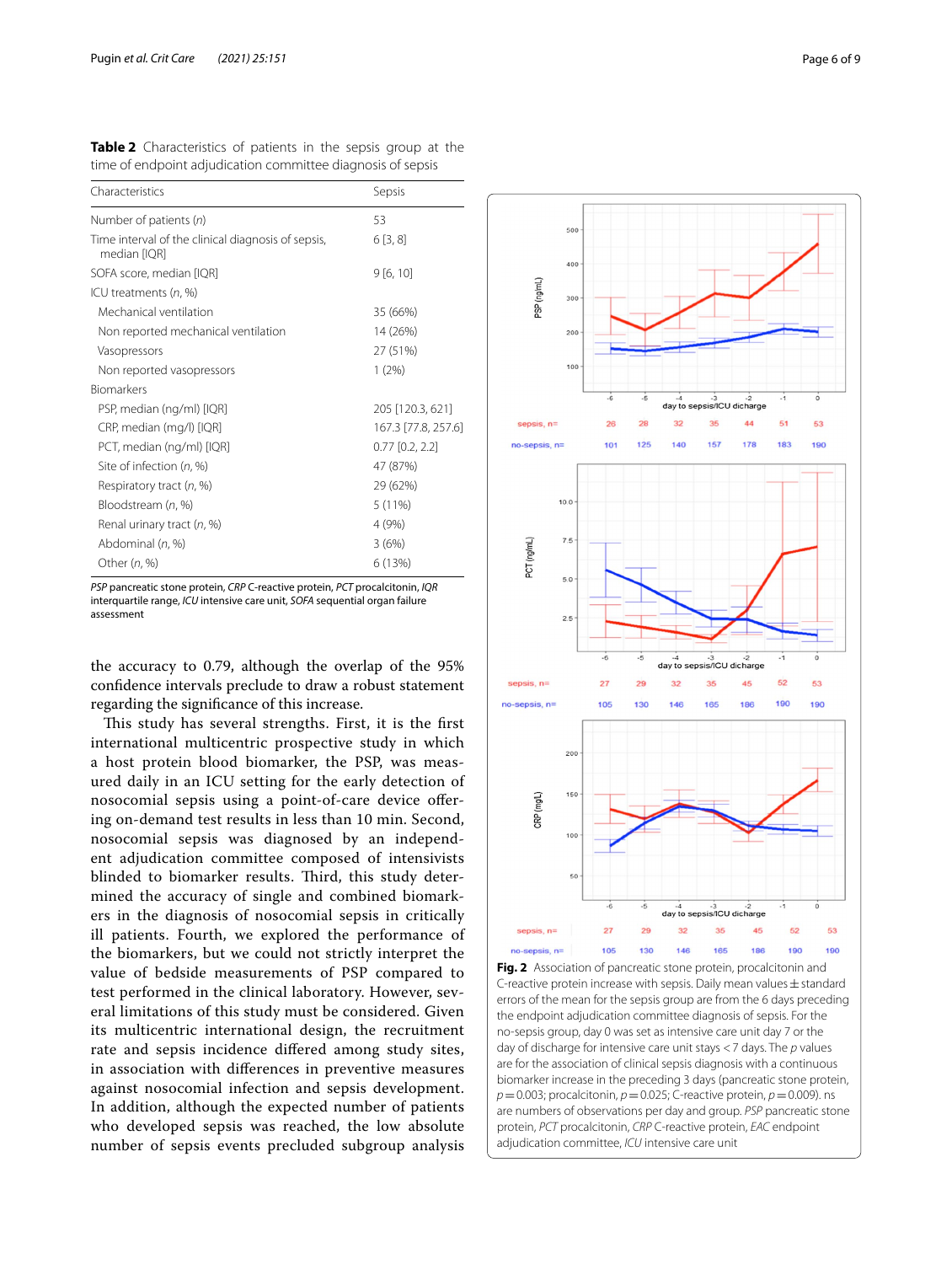| Parameter   | Accuracy         | Sensitivity      | Specificity      | $LR-$            | LR+               |
|-------------|------------------|------------------|------------------|------------------|-------------------|
| <b>PSP</b>  | 0.75(0.67, 0.82) | 0.74(0.62, 0.86) | 0.67(0.60, 0.74) | 0.40(0.25, 0.63) | 2.21 (1.70, 2.87) |
| <b>CRP</b>  | 0.77(0.69, 0.84) | 0.68(0.55, 0.81) | 0.77(0.71, 0.83) | 0.42(0.28, 0.62) | 2.91 (2.11, 4.02) |
| <b>PCT</b>  | 0.75(0.68, 0.82) | 0.72(0.60, 0.84) | 0.69(0.62, 0.76) | 0.41(0.27, 0.64) | 2.31 (1.75, 3.04) |
| PSP-CRP     | 0.79(0.72, 0.86) | 0.72(0.60, 0.84) | 0.73(0.67, 0.80) | 0.39(0.25, 0.60) | 2.69(2.00, 3.61)  |
| PSP-PCT     | 0.75(0.68, 0.83) | 0.76(0.64, 0.87) | 0.65(0.58, 0.72) | 0.38(0.23, 0.61) | 2.16(1.68, 2.77)  |
| CRP-PCT     | 0.77(0.70, 0.84) | 0.68(0.55, 0.81) | 0.77(0.71, 0.83) | 0.42(0.28, 0.62) | 2.91 (2.11, 4.02) |
| CRP-PCT-PSP | 0.79(0.72, 0.86) | 0.72(0.60, 0.84) | 0.74(0.68, 0.81) | 0.38(0.25, 0.59) | 2.81 (2.08, 3.79) |

<span id="page-6-1"></span>**Table 3** Center-adjusted receiver operating characteristic results reflecting the ability of pancreatic stone protein, C-reactive protein, procalcitonin, and their combinations to discriminate the presence and absence of sepsis

*PSP* pancreatic stone protein, *CRP* C-reactive protein, *PCT* procalcitonin, *LR* likelihood ratio

by site or country. Finally, this study was conducted with a subgroup of ICU patients who were expected to have prolonged ICU stays but were admitted free of infection, which precludes the extension of our observations to other settings, in particular for lower risk of developing nosocomial sepsis.

In the absence of an unambiguous defnition of sepsis and highly accurate diagnostic tools the presence/ absence of sepsis at any given days of an ICU stay was adjudicated by an expert committee. Discordant results using such approach have already been reported and vary considerably within sepsis diagnosis subgroups and clinical question [[24](#page-8-10)], [25](#page-8-11)]. In our study not only the presence or absence of sepsis was adjudicated but also the day of event: this additional parameter contributed to the rate of discordance observed, refecting the diagnostic challenges that clinicians are facing for the timely diagnosis of sepsis.

The inclusion of a risk-stratification of patients, for example based on clinical score such as the SOFA and the Acute Physiology And Chronic Health Evaluation (APACHE) scores, or of algorithms offering pretest probability in such diagnostic strategies, would allow to defne economically viable and clinically meaningful strategies to closely monitor patients who will beneft the most of such approaches. In respect to that, the frequency of biomarkers measurement associated with the best clinical beneft remains to be established.

The clinical significance of an increase in the PSP level the days preceding the clinical diagnosis of sepsis may prompt changes in the management of patients at risk of nosocomial sepsis by triggering early diagnostic procedures and the timely establishment of appropriate treatment, for example to identify the source of the infection and the pathogen, and to assess the clinical utility of preemptive antibiotic therapy. Future interventional studies should also include a beneft-risk ratio of serial measurement of PSP, with a particular emphasis on the impact of false positive tests leading

to unnecessary and potentially harmful diagnostic and therapeutic procedures. The results of this study may serve as a robust early basis for future validation studies of such an innovative approach, including studies conducted in wards outside of the ICU to determine how serial PSP measurement could enable early detection of sepsis before the onset of clinically overt symptoms in patients at risk.

# **Conclusions**

The diagnostic accuracy of PSP, CRP and PCT for the diagnosis of sepsis at the time the EAC identifed it were similar. Serial measurements of biomarker revealed that blood PSP levels increased incrementally 3 days before the clinical diagnosis of nosocomial sepsis in critically ill patients, potentially allowing the early detection of sepsis before the appearance of signs and symptoms. These results justify further evaluation of the potential of serial PSP measurement in the early diagnosis, management and clinical outcome of critically ill patients developing nosocomial sepsis.

#### **Abbreviations**

APACHE: Acute physiology and chronic health evaluation; AUROCC: Areas under receiver operating characteristic curves; CI: Confdence interval; CRP: C-reactive protein; EAC: External adjudication committee; ICU: Intensive care unit; IQR: Interquartile range; IVD: In vitro diagnostic; PCT: Procalcitonin; PSP: Pancreatic stone protein; SIRS: Systemic inflammatory response syndrome; SOFA: Sequential organ failure assessment; ROC: Receiver operating characteristic.

# **Supplementary Information**

The online version contains supplementary material available at [https://doi.](https://doi.org/10.1186/s13054-021-03576-8) [org/10.1186/s13054-021-03576-8](https://doi.org/10.1186/s13054-021-03576-8).

<span id="page-6-0"></span>**Additional fle 1: Table 1.** (a) Study participating centers and (b) site recruitment. **Table 2.** Inclusion and exclusion criteria applied for patient recruitment. Table 3. Estimated coefficients of mixed-effects models for testing the consecutive increases in pancreatic stone protein, procalcitonin, and C-reactive protein levels serving as response variables. **Table 4.**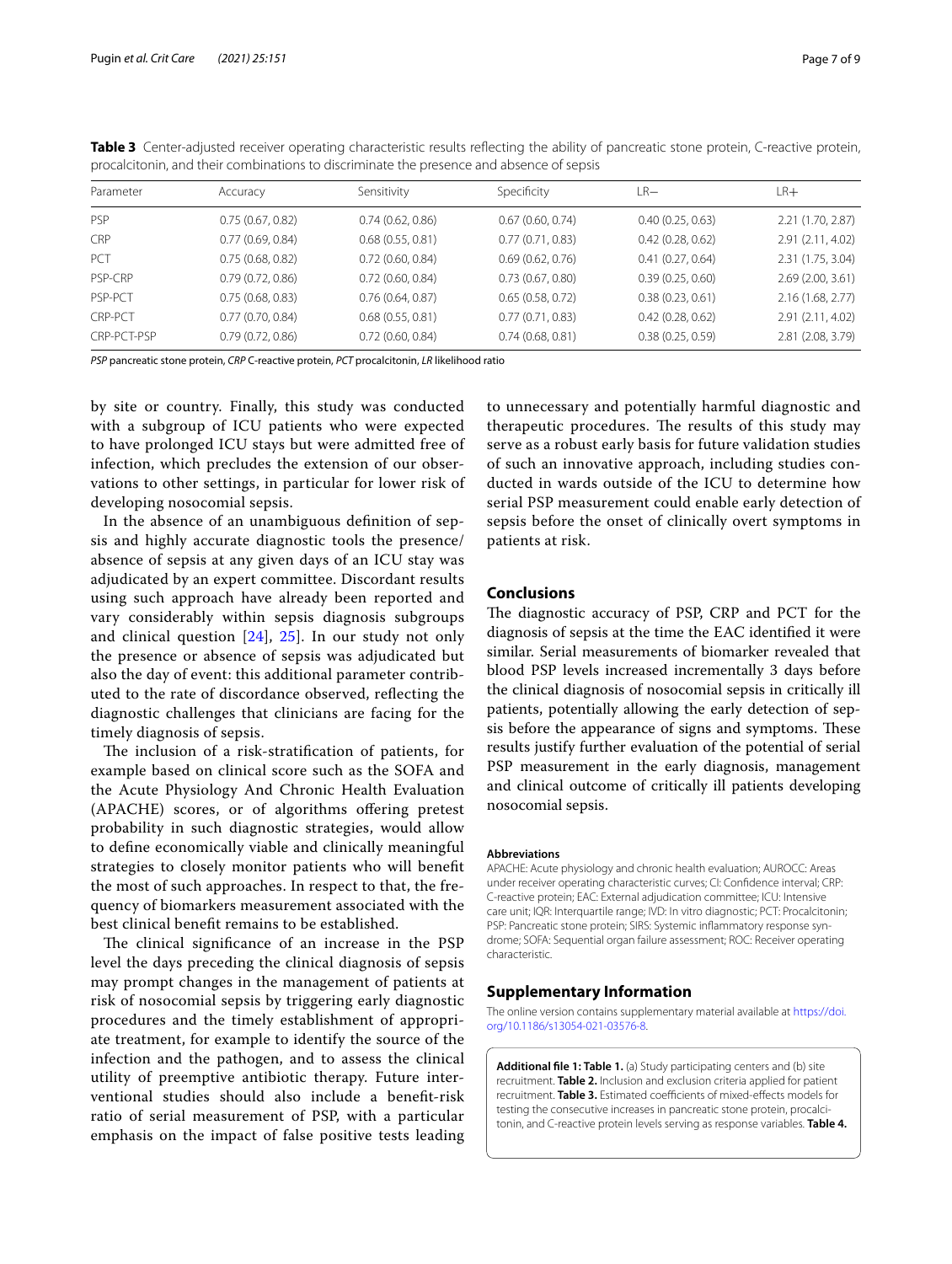<span id="page-7-10"></span>Estimates for the mixed-efects models for which the results are reported in Table 3.

<span id="page-7-11"></span>Additional file 2: Figure 1. The abioSCOPE<sup>®</sup> device and its in vitro diagnostic CAPSULE pancreatic stone protein.

**Additional fle 3: Figure 2.** ROC curves for the diagnosis of sepsis at the time sepsis was clinically diagnosed by the EAC.

#### **Acknowledgements**

We are grateful to all the physicians, nursing staff, and patients who participated in this study. In particular, we would like to thank: Aurélie Perret and Philippe Montillier at the Hôpitaux Universitaires de Genève, Geneva, Switzerland; Paul Bourzeix, Céline Prevost, Ludmila Baudrillart, Alexandra Gay, Anne-Aurore Duchambon, Fanny Mamert, Perrine Engel, Isabelle Herafa; Co-investigators : Philippe Vignon, Arnaud Desachy, Marine Goudelin, Anne Laure Fedou, Bruno Evrard, Pauline Segouffin at the Dupuytren Teaching Hospital, Limoges, France; Antonella Potalivo, Francesca Facondini and Andrea Pazzini at the Ospedale Infermi Rimini, Rimini, Italy; Francesco Anniciello and Alessandra Belli at the Azienda Ospedaliera di Perugia, Perugia, Italy; Cédric Darreau, Patrice Tirot, Mickael Landais, Nicolas Chudeau, Marjorie Saint-Martin, Jean-Christophe Callahan and Alain Robert at the Centre hospitalier Le Mans, Le Mans, France; Josef Prazak, Sabine Berger and the team of Research Nurses at the Bern University Hospital, Bern, Switzerland; Niall MacCallum, Deborah Smyth, Georgia Bercades and Jung Ryu at the University College Hospital, London, United Kingdom; James McKinlay, Kathryn McIntosh, Harry Brown, Gokce Daysal, Jessica Welch, Paula Carvelli, Humyraa Aziz, Laura Montague, Justin Kirk-Bayley and Lui Forni at the Royal Surrey County Hospital, Guildford, United Kingdom; Tiziana Casalicchio an Giulia Arena at the Ospedale San Giovanni Bosco, Torino, Italy; Maurizio Fusari and Filomena Di Antonio at Ospedale Santa Maria delle Croci, Ravenna, Italy. We also thank Dr. Antonio Perez for his help in the study conception and writing of the protocol and Laurie Girard for the coordination of this study.

#### **Authors' contributions**

JP, PE and BF were involved in the conception and the design of the study. II performed the statistical analyses. JP, PE, BF, FR, II and TD analyzed the data and wrote the manuscript. All authors read and approved the fnal manuscript.

#### **Funding**

The study was fully fnanced by Abionic SA (Epalinges, Switzerland; [www.](http://www.abionic.com) [abionic.com](http://www.abionic.com)), developer and manufacturer of the abioSCOPE®, a point-of-care CE-marked in vitro diagnostic device that uses proprietary nanofluidic technology to measure pancreatic stone protein. Fabien Rebeaud was involved in study design and writing of the manuscript.

#### **Availability of data and materials**

All data generated or analyzed during this study are included in this published article and its additional fles.

# **Declarations**

#### **Ethics approval and consent to participate**

Approval was obtained from the ethics committees of all participating sites. The study has been registered at ClinicalTrials.gov (no. NCT03474809). Written informed consent to participation and any study-related assessment was obtained from all patients before their inclusion in the study. Written informed consent was obtained according to the specifc requirements of each center's ethics committee.

#### **Consent for publication**

N/A. The data presented are anonymized, so consent for publication is not required.

#### **Competing interests**

Irina Irincheeva is affiliated with CTU Bern, University of Bern, which has a staff policy of not accepting honoraria or consultancy fees. However, CTU Bern is involved in design, conduct, or analysis of clinical studies funded by not-forproft and for-proft organizations. In particular, pharmaceutical and medical device companies provide direct funding to some of these studies. For an

up-to-date list of CTU Bern's conficts of interest see [http://www.ctu.unibe.](http://www.ctu.unibe.ch/research/declaration_of_interest/index_eng.html) [ch/research/declaration\\_of\\_interest/index\\_eng.html.](http://www.ctu.unibe.ch/research/declaration_of_interest/index_eng.html) Pierre-François Dequin declares that his institution (Centre Hospitalier Régional Universitaire de Tours, Tours, France) received grants for the inclusion of patients in the study. Bruno François declares receiving consultancy fees from Abionic. The other authors declare that they have no conficts of interest.

#### **Author details**

<sup>1</sup> Service des soins intensifs, Hôpitaux Universitaires de Genève, Geneva, Switzerland. <sup>2</sup> Medical-Surgical Intensive Care Unit, Inserm CIC 1435 and UMR 1092, Dupuytren Teaching Hospital, Limoges, France.<sup>3</sup> Service of Intensive Care Medicine, Lausanne University Hospital and University of Lausanne, Lausanne, Switzerland. 4 Unità Operativa Anestesia e Rianimazione, Ospedale Infermi Rimini, AUSL della Romagna, Rimini, Italy. 5 Unità di Terapia Intensiva, Azienda Ospedaliera di Perugia, Perugia, Italy. <sup>6</sup> Médecine Intensive, Réanimation, Centre Hospitalier Régional Universitaire de Tours, Tours, France.<sup>7</sup> Service de Réanimation Médico Chirurgicale and USC, Centre hospitalier Le Mans, Le Mans, France. <sup>8</sup> Universitätsklinik für Intensivmedizin, Inselspital, Bern University Hospital, University of Bern, Bern, Switzerland. <sup>9</sup> Terapia Intensiva, Ospedale Santa Maria delle Croci, Ravenna, Italy. 10 Division of Critical Care and National Institute for Health Research University College London Hospitals Biomedical Research Centre, University College Hospital, London, UK. 11 Services de soins Critiques, Hôpital Lyon-Sud, Lyon, France. 12 Intensive Care Medicine, Royal Surrey County Hospital, Guildford, UK. 13 Department of Critical Care, Guy's and St Thomas' Hospital, London, UK. 14 Servizio Anestesia e Rianimazione, Ospedale San Giovanni Bosco, Turin, Italy. <sup>15</sup> Clinical Trial Unit (CTU) Bern,<br>University of Bern, Bern, Switzerland. <sup>16</sup> Abionic SA, Lausanne, Switzerland. <sup>17</sup> Department of Locomotor System, Centre Hospitalier Universitaire Vaudois, Lausanne, Switzerland. 18 Réanimation Polyvalente, CHU Dupuytren, 2 avenue Martin Luther King, 87042 Limoges Cedex, France.

## Received: 15 January 2021 Accepted: 13 April 2021 Published online: 20 April 2021

#### **References**

- <span id="page-7-0"></span>1. Singer M, Deutschman CS, Seymour CW, et al. The third international consensus defnitions for sepsis and septic shock (Sepsis-3). JAMA. 2016;315:801.
- 2. Seymour CW, Liu VX, Iwashyna TJ, et al. Assessment of clinical criteria for sepsis: for the third international consensus defnitions for sepsis and septic shock (Sepsis-3). JAMA. 2016;315:762–74.
- <span id="page-7-1"></span>3. Levy MM, Evans LE, Rhodes A. The surviving sepsis campaign bundle: 2018 update. Intensive Care Med. 2018;44:925–8.
- <span id="page-7-2"></span>4. Rudd KE, Johnson SC, Agesa KM, et al. Global, regional, and national sepsis incidence and mortality, 1990–2017: analysis for the Global Burden of Disease Study. Lancet Lond Engl. 2020;395:200–11.
- <span id="page-7-3"></span>5. Husabø G, Nilsen RM, Flaatten H, et al. Early diagnosis of sepsis in emer‑ gency departments, time to treatment, and association with mortality: an observational study. PLoS ONE. 2020;15:e0227652.
- <span id="page-7-4"></span>6. Vincent J-L, Sakr Y, Sprung CL, et al. Sepsis in European intensive care units: results of the SOAP study. Crit Care Med. 2006;34:10.
- <span id="page-7-5"></span>7. Rhee C, Kadri SS, Danner RL, et al. Diagnosing sepsis is subjective and highly variable: a survey of intensivists using case vignettes. Crit Care Lond Engl. 2016;20:89.
- <span id="page-7-6"></span>8. Vijayan AL, Vanimaya N, Ravindran S, et al. Procalcitonin: a promising diagnostic marker for sepsis and antibiotic therapy. J Intensive Care. 2017;5:51.
- <span id="page-7-7"></span>Keel M, Seifert B, Bimmler D, et al. Pancreatic stone protein is highly increased during posttraumatic sepsis and activates neutrophil granulocytes. Crit Care Med. 2009;37:7.
- <span id="page-7-8"></span>10. Llewelyn MJ, Berger M, Gregory M, et al. Sepsis biomarkers in unselected patients on admission to intensive or high-dependency care. Crit Care. 2013;17:R60.
- <span id="page-7-9"></span>11. Klein HJ, Niggemann P, Buehler PK, et al. Pancreatic stone protein predicts sepsis in severely burned patients irrespective of trauma severity: a monocentric observational study. Ann Surg. 2020. [https://doi.org/10.](https://doi.org/10.1097/SLA.0000000000003784) [1097/SLA.0000000000003784](https://doi.org/10.1097/SLA.0000000000003784).